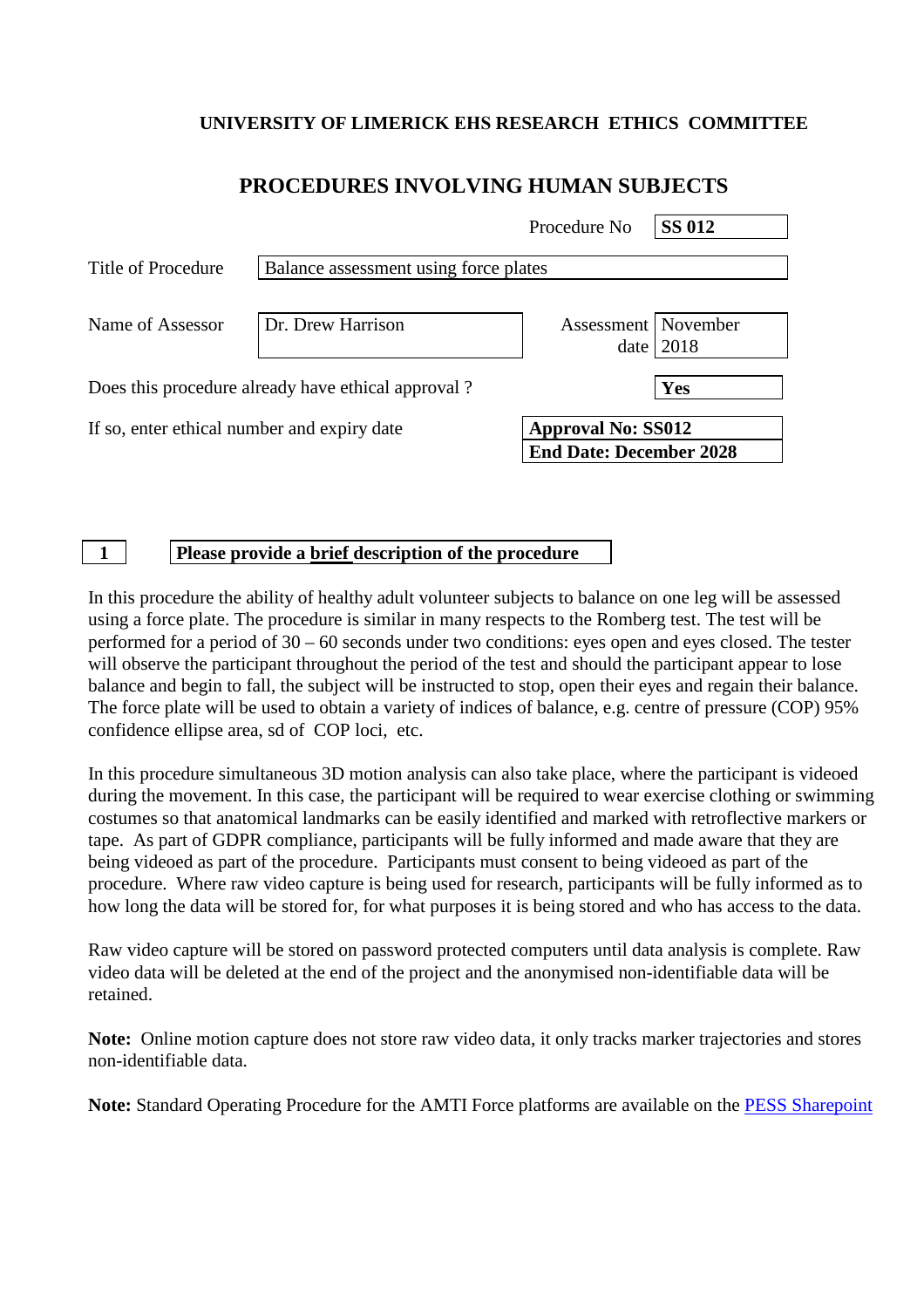

In some trials where simultaneous 3D motion analysis also takes place, participants may be required to wear exercise clothing or swimming costumes so that anatomical landmarks can be easily identified and marked with retroflective markers or tape. A third party, preferably of the same sex as the subject, will be present during periods of physical contact between experimenter and subject.

Raw video data can identify a participant. As part of GDPR compliance, participants will be fully informed and made aware that they are being videoed as part of the procedure. Participants must consent to being videoed as part of the procedure. Where raw video capture is being used for research, participants will be fully informed as to how long the data will be stored for, for what purposes it is being stored and who has access to the data.

Raw video capture will be stored on password protected computers until data analysis is complete. Raw video data will be deleted at the end of the project and the anonymised non-identifiable data will be retained.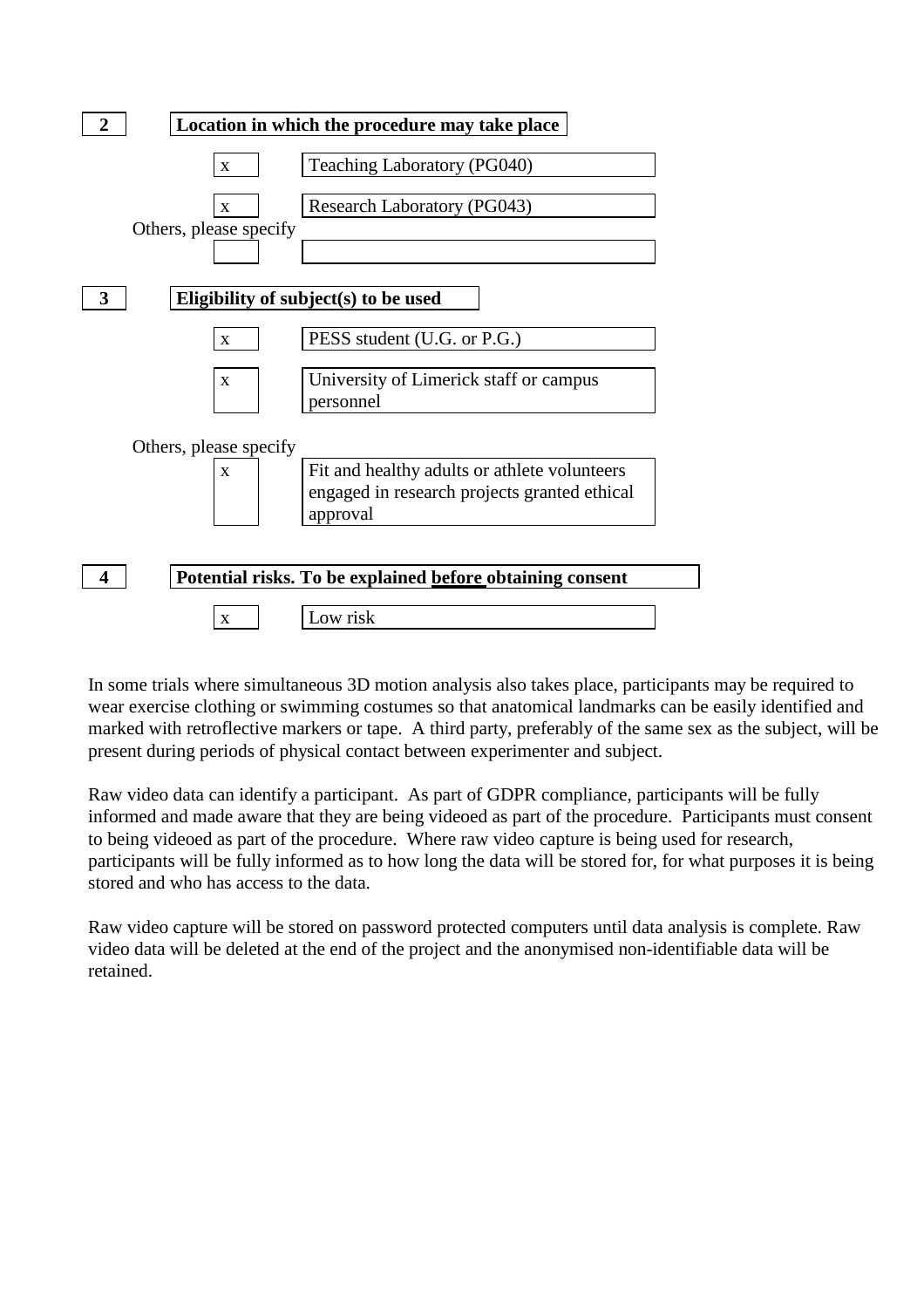## **5 Action to be taken in the event of a foreseeable emergency**

The procedure will be terminated if the volunteer shows any sign of distress.

Standard first aid procedures may be required depending on the severity of the situation. The following standard procedure should be followed in the event of an incident occurring in the PESS building / UL Facility:

- 1. Stop the procedure. Position the subject to prevent self-injury.
- 2. If appropriate, raise the subject's lower limbs to improve blood flow. Should the subject fail to respond summon help immediately.
- 3. Check vital signs airways, breathing and circulation (ABC)
- 4. If required attempt CPR as soon as possible.
- 5. Requesting Help: Emergency Contact telephone numbers are listed on laboratory door:
	- During normal working hours 9am-5pm, use lab phone to contact the Student Health Centre on **061-20**2534
	- Outside of normal working hours, or if the Student Health Centre number is engaged/busy, use the laboratory phone to dial 3333 for UL security personnel who will then contact the ambulance service. Contact one of the PESS First Aiders – names are listed on the PESS laboratory door.
- 6. When contacting the above clearly state: Location, Building, Room Number, Nature of Incident/Accident and provide a contact number.
- 7. Complete the UL 'Accident & Emergency' form (completed by the investigator, not the volunteer). Forms available on UL HR website: <https://www.ul.ie/hr/hr-policies-procedures-and-forms-z>